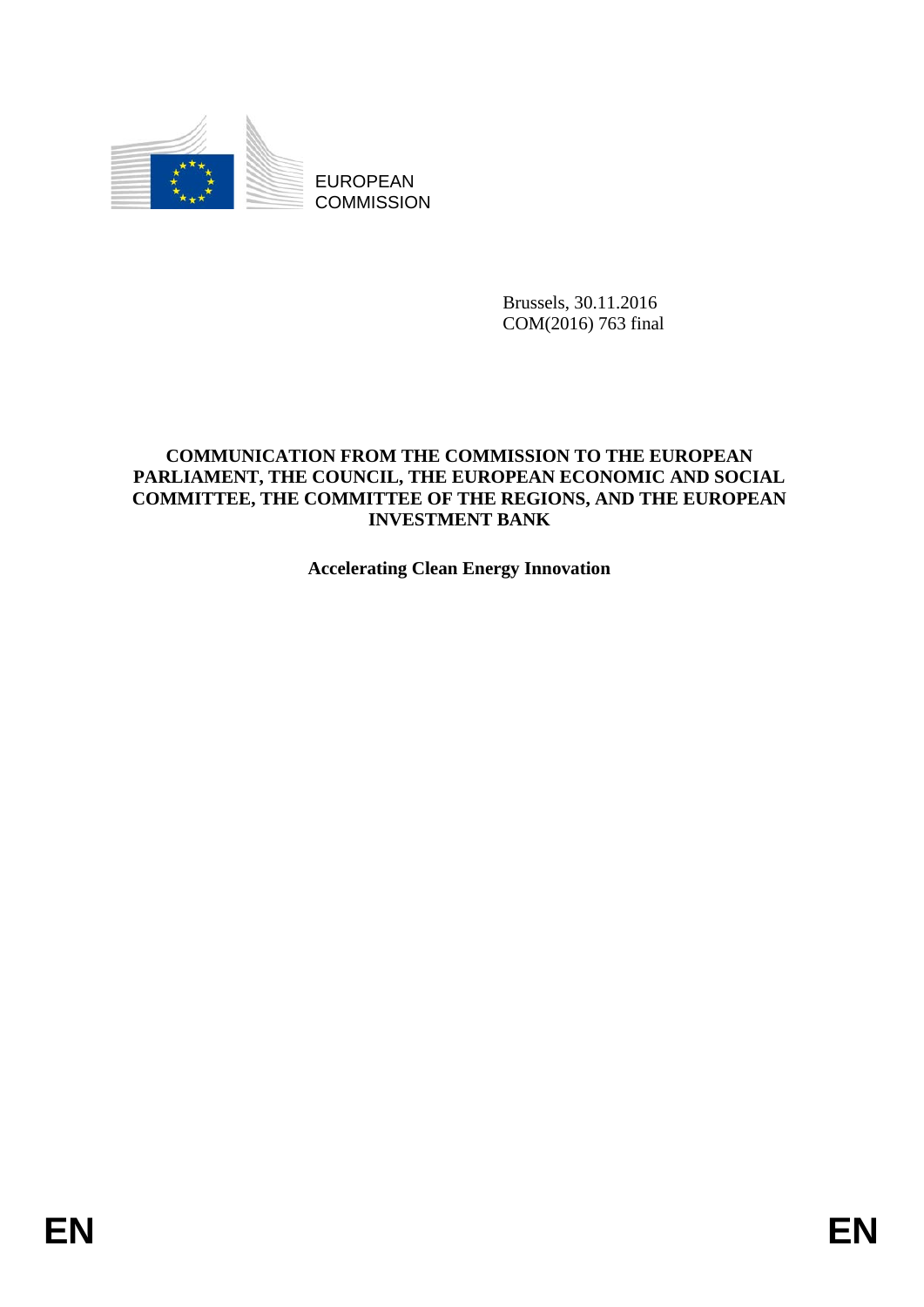# **1. INTRODUCTION**

Accelerating the transition to a low-carbon competitive economy is both an urgent necessity and a tremendous opportunity for Europe.

It is a central challenge of our time. Failure may put our welfare at stake. Success would open unprecedented economic opportunities and new avenues to prosperity, welfare and  $\text{growth.}^1$  $\text{growth.}^1$ 

The European Union is well placed to lead this transition, which received new momentum and direction from the Paris Agreement.<sup>[2](#page-1-1)</sup> Europe has spearheaded global efforts to fight climate change, has been a driving force in developing renewables, and leads the world in energy-efficiency solutions for industry, transport, buildings. Europe's businesses have built a comparative advantage in many world markets – where competition from global competitors is growing – and European scientists and innovators are pushing the frontiers of knowledge.<sup>[3](#page-1-2)</sup>

Based on these strong foundations, the Commission is presenting a package of legislative measures to lay out a clear framework for action, based on three overarching goals:

- Energy efficiency first
- Europe as the global leader in renewables
- A fair deal to consumers

Europe needs to step up its investment in energy efficiency and renewable technologies, and the development of clean energy business models, embracing the new opportunities and consumer empowerment brought about by digitisation.

As set out in the Clean Energy for All Europeans<sup>[4](#page-1-3)</sup> Communication, innovation is one of the key areas where concrete action can be strengthened in the short term, refocused and the synergies improved to support jobs, growth and investment in Europe. The core investment has to come from the private sector. But the European Union can and should play a decisive role. This Communication lays out a comprehensive strategy for the three main policy levers the EU can deploy to boost private investment in clean energy innovation.

• The EU can set the political ambition and create the right business environment through targeted signals, policies, standards and regulations. This is about setting strong and consistent incentives for private investment in clean energy research, development and deployment. EU-level policy and regulatory frameworks need to

<span id="page-1-0"></span> $1$  Global market projections for low-carbon and energy-efficient solutions range from about EUR 1,600 [billion](http://www.bmub.bund.de/fileadmin/Daten_BMU/Pools/Broschueren/greentech_atlas_4_0_en_bf.pdf) to EU[R 4,400 billion](https://www.gov.uk/government/uploads/system/uploads/attachment_data/file/224068/bis-13-p143-low-carbon-and-environmental-goods-and-services-report-2011-12.pdf) per year, with high growth potential especially outside Europe.

<span id="page-1-3"></span><span id="page-1-2"></span><span id="page-1-1"></span><sup>&</sup>lt;sup>2</sup> See, *The Road from Paris*, COM(2016) 110 final.<br><sup>3</sup> Europe is the leader for high-value patents in climate change mitigation technologies. See, *Scaling up [innovation in the Energy Union to meet new climate, competitiveness and societal goals](https://europeanclimate.org/scaling-up-innovation-in-the-energy-union-to-meet-new-climate-competitiveness-societal-goals/)* (i24C, 2016), p.35. <sup>4</sup> [COM\(2016\)860](http://www.cc.cec/sg/vista/home?documentDetails&DocRef=COM/2016/860&ComCat=SPINE)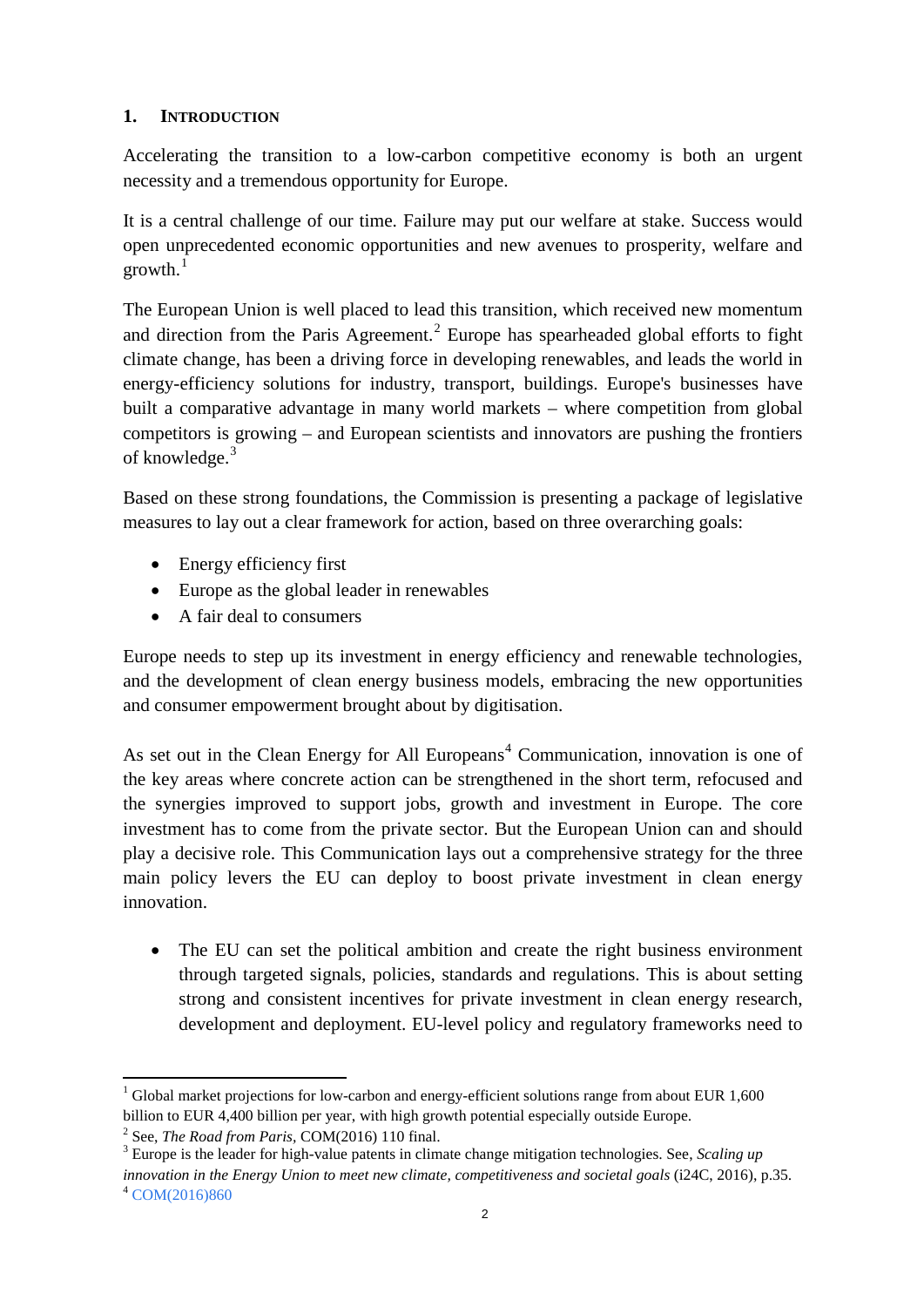prioritise energy efficiency, set a high ambition for global leadership in renewables, and place the consumer at the centre of the energy system.

- The EU can also deploy targeted financial instruments to lower the risk of private investments in untested but promising clean energy technologies or business models. This is about using public loans, equity investments and financial guarantees in projects that are unlikely to find full funding from the private sector due to market, technological or scientific uncertainty. With these EU instruments, as demonstrated by the Investment Plan for Europe<sup>[5](#page-2-0)</sup>, the risk for the private sector is reduced, enabling private investment that otherwise would fail to happen;
- The EU can focus its research and innovation funding, in particular through Horizon 2020, to push the frontiers of science and knowledge. This is about funding curiosity-driven research, mission-oriented research and demonstration projects in order to encourage and accelerate the transition from the lab to successful goods and services that create jobs and generate growth.

In addition to these three categories of action, the Union has an important role in engaging in international initiatives on clean energy innovation, and enabling coordinated efforts with cities, regions and Member States.

This strategy explicitly serves two core political priorities of the European Union: building a resilient Energy Union with a forward-looking climate change policy – of which it is a core deliverable – and giving a new boost to jobs, growth and investment. At its heart lies a co-ordinated effort to promote and develop enabling technologies, services, business models, and social innovation, thus contributing to growth and employment and making EU industries more competitive in world markets. In doing so, the strategy also will serve as test-bed for future horizontal approaches to boost innovation and competitiveness in the EU.

## **2. AN ENERGY SYSTEM IN TRANSITION**

The energy system has reached a tipping point. Renewables are increasingly costcompetitive and account for growing shares of electricity generation. Energy intensity rates – measuring energy use in relation to economic output – are falling, particularly in developed economies. The EU can take much credit for these successes, although much more remains to be done. Its leading role in battling climate change has made European industries the most energy-efficient in the world, and turned them into global innovation leaders churning out new technologies, materials, and solutions. From the start, the EU's climate and energy policy has followed a holistic design, aimed to coordinate investments by the EU, Member States, and industry, as well as to align relevant policy and regulatory frameworks.

Further progress will require even greater efforts. There is a need for new solutions for energy storage, and developing a broader portfolio of cost-effective renewable technologies. Similarly, there needs to be a much faster adoption of existing energy-

<span id="page-2-0"></span> $\overline{\phantom{a}}$ <sup>5</sup> COM(2014) 903 on the Investment Plan for Europe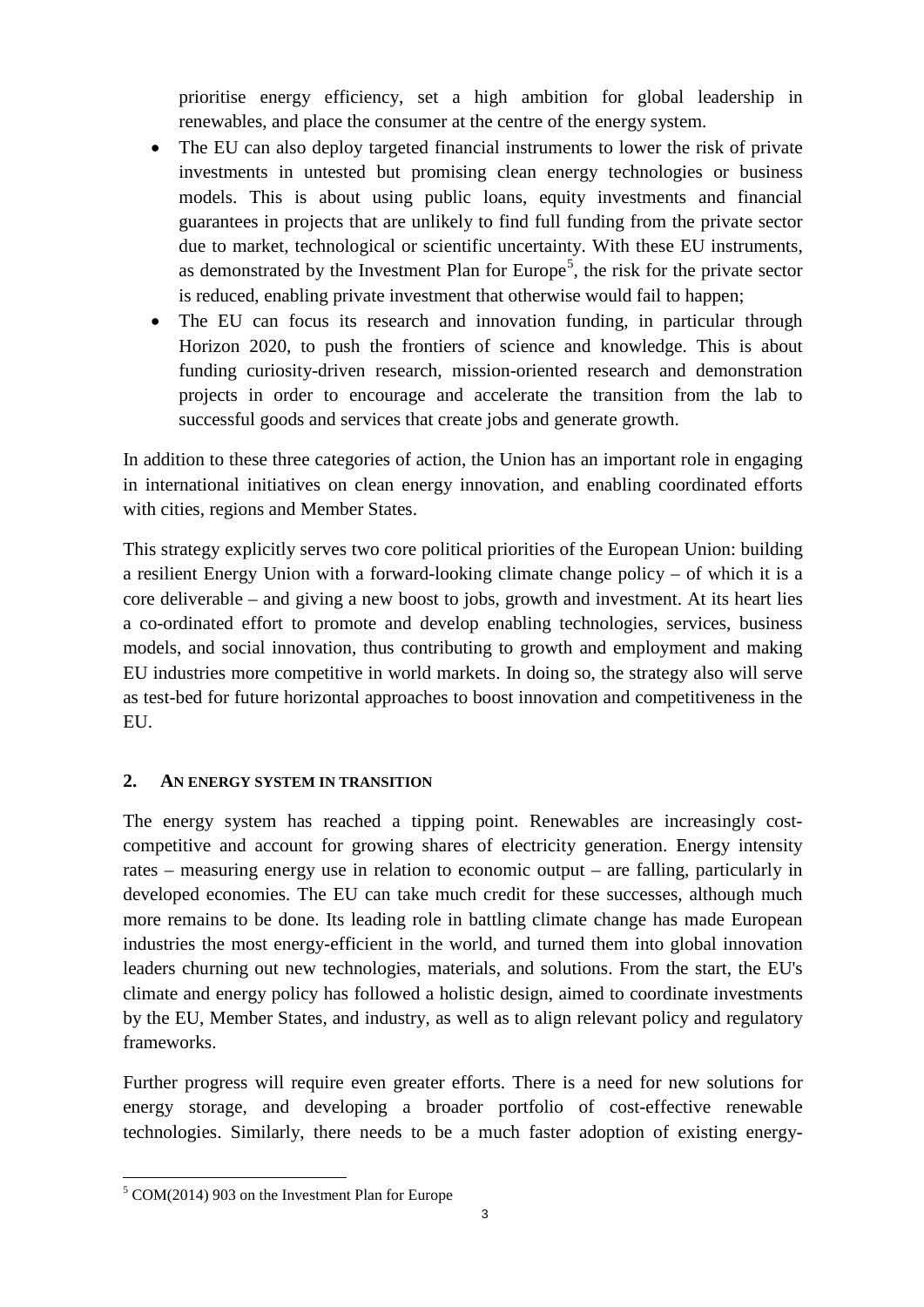efficiency technologies across building stocks, transportation systems, and manufacturing practices. The recently updated Strategic Energy Technology Plan plays an important role in this respect<sup>[6](#page-3-0)</sup>.

More fundamentally, the transition to a low-carbon, energy-efficient and climate-resilient economy will require a more decentralised, open system with the involvement of all society. The energy system has traditionally been marked by the dominance of large companies, incumbents and large-scale, centralised technological projects. But in future the consumer has to be at the centre of the energy system: demanding competitive lowcarbon solutions; participating as producer and manager of decentralised energy networks; acting as an investor, through decentralised platforms; and driving change through user innovation.

A more bottom-up, user-centred energy system is a driver for more innovation. And at the same time, this decentralisation is made possible thanks to other innovations, chief among them the digitisation of core aspects of the energy market and transport system. Today, and even more tomorrow, digitisation means lower barriers to entry. This means that the consumer, the local community and the small start-up can all participate and even lead in the development of energy innovations.

Fostering low-carbon innovations, energy efficiency projects and renewables requires a system of open innovation. Companies and industries increasingly understand that the complexity of today's world means that no single entity can come up with a complete solution. Furthermore, the most interesting market-creating innovations are happening at the intersection of different sectors, disciplines and approaches<sup>[7](#page-3-1)</sup>.

## **3. POLICY SIGNALS AND REGULATORY FRAMEWORKS**

Clean-energy innovation requires a well-functioning single market and a robust competition policy, which gives newcomers an opportunity to bring their innovations to the market on equal footing with incumbents. Completing the Capital Markets Union<sup>[8](#page-3-2)</sup> will mean more opportunities for cross-border flows of capital and a greater emphasis on sustainable finance using instruments such as green bonds. This means more funding opportunities for innovative projects in the area of energy efficiency and renewables. A greater emphasis on open innovation and open science will lead to more opportunities, especially for smaller companies, to bring research results to the marketplace.<sup>[9](#page-3-3)</sup>

<span id="page-3-0"></span><sup>6</sup> C(2015) 6317 final on Towards an Integrated Strategic Energy Technology (SET) Plan: Accelerating the European Energy System Transformation

<span id="page-3-1"></span> $<sup>7</sup>$  In the EU's energy system, innovation is not only about new technologies, but also new disruptive business</sup> models and services, societal innovation and new policy and financial mechanisms. See, Scaling up innovation in the Energy Union to meet new climate, competitiveness and societal goals (i24C, 2016), p. 14.

<span id="page-3-2"></span><sup>8</sup> COM(2016) 601 final on Capital Markets Union - Accelerating Reform

<span id="page-3-3"></span><sup>9</sup> See Open innovation, open science, open to the world, 2016, European Commission, ISBN 978-92-79- 57346-0.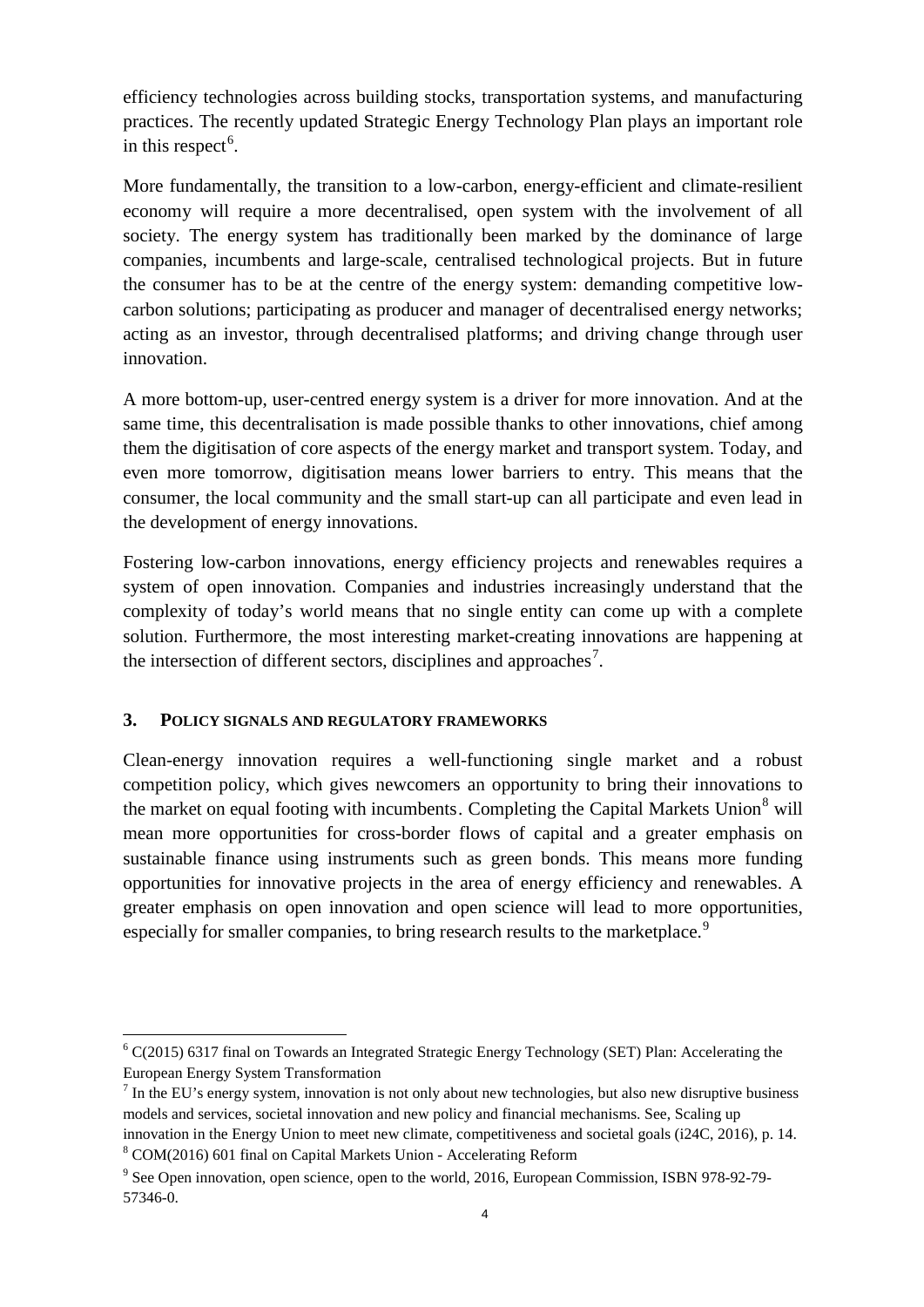In addition to these broad pre-requisites for a better innovation ecosystem, the acceleration of clean-energy innovation will require important changes in energy subsidies and energyspecific regulations.

The remaining but still significant policies benefiting oil, coal and other carbon-intensive fuels, including subsidies by some Member States, should be seen as an obstacle to cleanenergy innovation. These policies mask the true societal cost of fossil fuels and artificially lower their prices. This makes life harder for innovative clean-energy projects which then have to face harsher market conditions.

These policies are in direct contradiction to EU commitments under the Paris Agreement, and in the context of the G20 and the G7. The Commission's report *Energy prices and costs in Europe*, [10](#page-4-0) issued together with this Communication, finds that in 2012 annual direct fossil-fuel subsidies stood at around  $\bigoplus$  41.9 billion, rising to  $\bigoplus$  600 billion when including environmental externalities. In a context of scarce resources, the fiscal burden of these subsidies means that fewer resources can potentially be devoted to public funding for clean-energy research and innovation. In Europe, for 2014, such funding amounts to  $\epsilon 4.2$ billion by the 28 EU Member States. EU instruments also support clean-energy innovation, for example through the  $\epsilon$ 1.1 billion from the EU's Horizon 2020 program. Redirecting only a fraction of the €41.9 billion of direct fossil-fuel subsidies would therefore have a big impact.

Promoting renewable energy technologies is a central plank of the EU's global leadership of the clean technology transition. The Electricity Market Design Directive<sup>11</sup>, in conjunction with strengthened carbon prices, aims to create a market fit for renewables which would reduce the need for specific support schemes. This would allow to progressively focus public support on less mature renewable electricity technologies and complement research and innovation efforts by market pull instruments for those technologies.

The time is ripe for change. Current low oil and gas prices provide a window of opportunity for phasing out fossil fuel subsidies without adverse effects on social welfare.

According to Organisation for Economic Co-operation and Development and International Energy Agency figures, a significant share of subsidies result from preferential tax treatments of fossil fuels, something the Commission is examining in the context of the wider reflection on energy taxation in the EU.

In the Communication "Clean Energy for All Europeans"<sup>[12](#page-4-2)</sup>, the Commission sets out a range of actions to help redirect financial flows towards the clean energy transition, including measures to reinforce transparency on the issue of subsidies and their effect on innovation.

Creating the right market conditions for innovation includes putting in place a stable, longterm, transparent and predictable regulatory environment. In May 2015, the Commission

<span id="page-4-2"></span><span id="page-4-1"></span>

<span id="page-4-0"></span><sup>&</sup>lt;sup>10</sup> SWD(2016) 420<br><sup>11</sup> COM(2016)864<br><sup>12</sup> [COM\(2016\)860\]](http://www.cc.cec/sg/vista/home?documentDetails&DocRef=COM/2016/860&ComCat=SPINE)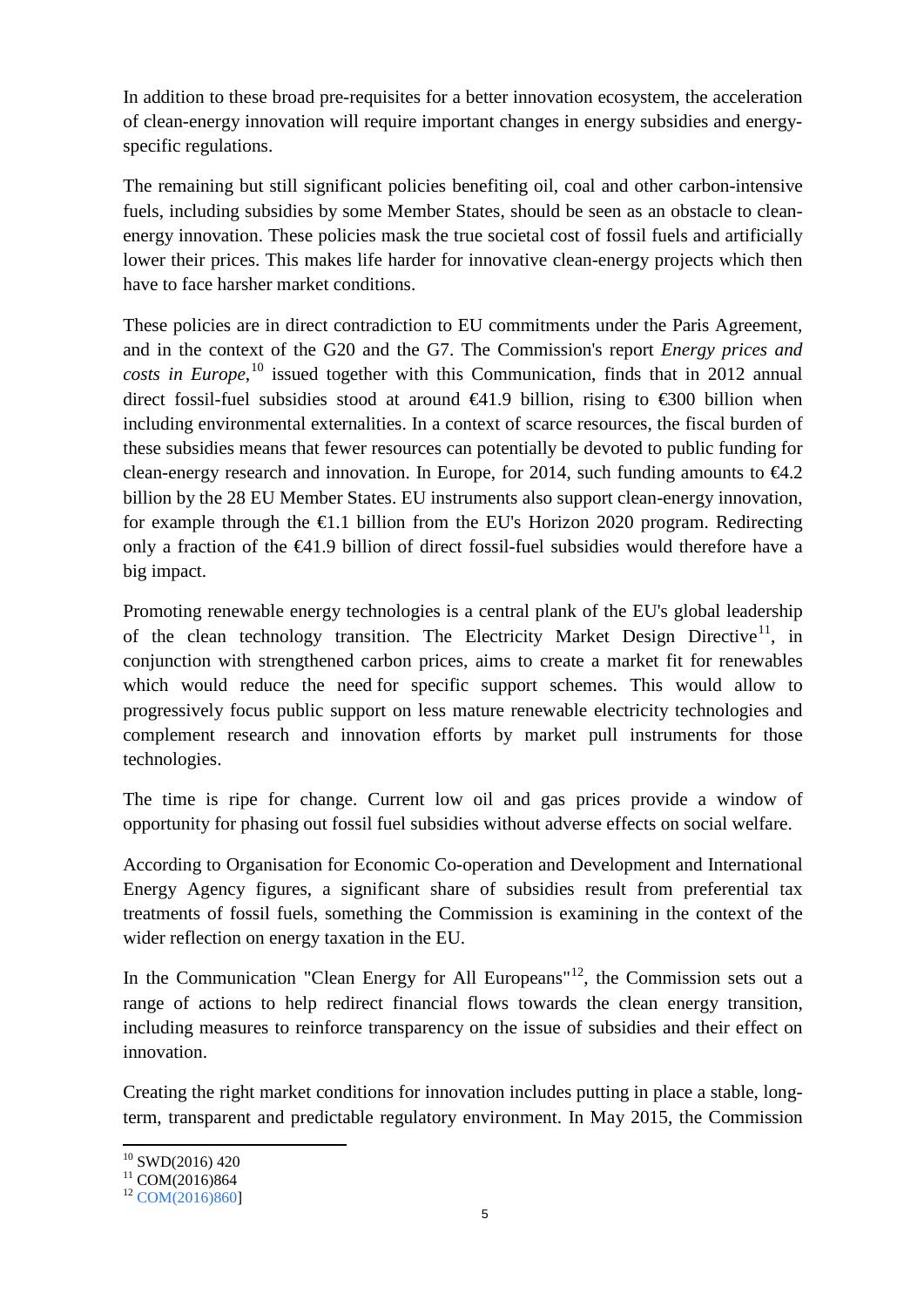presented the revised Better Regulation package<sup>[13](#page-5-0)</sup>, recognising that innovation needs to be thoroughly considered in any new legislative proposals. This has been stressed in recent Council conclusions referring to the "innovation principle"<sup>14</sup>. Furthermore, standards, as well as the marketing of innovative energy technologies<sup>[15](#page-5-2)</sup> matter greatly as well.

Regulation can accelerate the emergence of innovative low-carbon technologies and act as a spur for greater competitiveness, facilitating the emergence of better-functioning, sufficiently large markets and greater policy certainty. The Commission is putting forward, together with this Communication, a broad package of legislative and non-legislative measures under the Energy Union. These measures will provide a clear framework for the uptake of the innovations that are needed to achieve the objective of the competitive lowcarbon economy. For example, the redesign of the European electricity market will support the penetration of renewable-energy sources, allow for effective demand management, and unlock regionally integrated energy markets; the Energy Performance of Buildings directive<sup>[16](#page-5-3)</sup> will create incentives for the development of innovations to achieve a European building stock of nearly-zero-energy houses and deliver energy-plus districts by 2050; and the revised Renewable Energy Directive (RED II) will, inter alia, spur the development of the next generation of renewable-energy solutions in the heating and cooling, transport and electricity sectors.

Existing Commission proposals to review the EU Emission Trading System  $(ETS)^{17}$ , the Effort-Sharing Regulation<sup>[18](#page-5-5)</sup>, as well as the proposal for the integration of Land Use, Land Use Change and Forestry  $(LULUCF)^{19}$  $(LULUCF)^{19}$  $(LULUCF)^{19}$  into the overall effort to reduce the greenhouse gas emissions will likewise stimulate low-carbon innovation. The action plan for the Circular Economy<sup>[20](#page-5-7)</sup> will contribute to increasing energy efficiency and reducing emissions by better using raw materials and recycling secondary raw materials and waste. The corresponding role of the bioeconomy will be considered in the upcoming review of the bioeconomy Strategy and its possible update. The decarbonisation of transport will act as an additional "pull" factor for innovation. The recent Communication on a European Strategy for Low-Emission Mobility<sup>[21](#page-5-8)</sup> contains an action plan to facilitate the transition to low-emission mobility and provide new opportunities for innovation, job creation and for reducing Europe's energy dependency.

Finally, public procurement can and should serve as a further powerful instrument to create markets for innovative products. European standardisation can further support green public procurement for innovative products, helping public authorities in the development

<span id="page-5-0"></span> $13 \text{ COM}(2016)$  615 final on Better Regulation: Delivering better results for a stronger Union  $14 \text{ Competitiveness}$  Council Conclusions, May 2016.

<span id="page-5-1"></span>

<span id="page-5-2"></span><sup>&</sup>lt;sup>15</sup> The Environmental Technology Verification provides third-party verification of technology performance. See http://ec.europa.eu/environment/ecoap/etv/

<span id="page-5-3"></span><sup>&</sup>lt;sup>16</sup> DIRECTIVE 2010/31/EU of the European Parliament and the of the Council of 19 May 2010 on the energy performance of buildings

<span id="page-5-4"></span><sup>17</sup> COM/2015/0337 final - 2015/0148 (COD)

<span id="page-5-5"></span><sup>18</sup> COM/2016/0482 final - 2016/0231: Effort sharing Regulation

<span id="page-5-6"></span><sup>19</sup> COM(2016) 479 final 2016/0230 (COD)

<span id="page-5-7"></span> $20$  COM/2015/0614 final on Closing the loop - An EU action plan for the Circular Economy.

<span id="page-5-8"></span> $21$  [COM\(2016\) 501 final](http://ec.europa.eu/transparency/regdoc/rep/1/2016/EN/1-2016-501-EN-F1-1.PDF)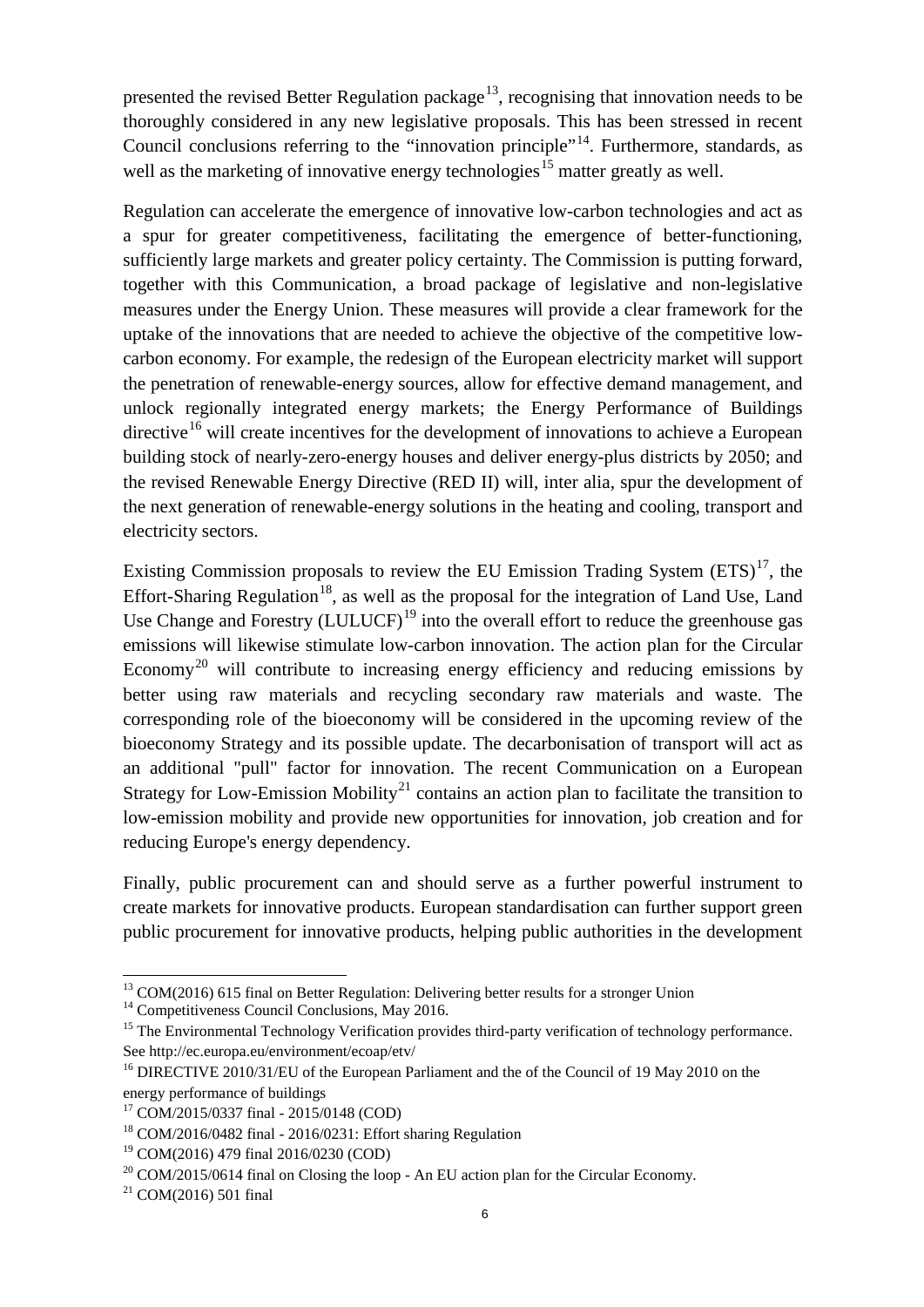of the required technical specifications. As mentioned in the Start-up and Scale-up Initiative<sup>[22](#page-6-0)</sup>, in 2017 the Commission will introduce measures on EU procurement to amongst other things encourage Member States to set ambitious innovation buying targets.

### *Policy signals and regulatory frameworks – Proposed actions:*

- The Commission will also examine, when reviewing the guidelines on State aid for environmental protection and energy 2014-2020 how those rules, together with the State aid rules for research & innovation investments, enable Member States to stimulate innovation in renewable energy technologies and solutions.
- In the Communication "Clean Energy for All Europeans", the Commission sets out a range of actions to help redirect financial flows towards the clean energy transition, including measures to reinforce transparency on the issue of subsidies and their effect on innovation*.*
- Upcoming legislative proposals relevant to clean energy and climate action, amongst others the revision of the post-2020 strategies on cars/vans and on lorries, buses and coaches,  $^{23}$  $^{23}$  $^{23}$  will be subject to an in-depth analysis of their impact on research and innovation.
- Future annual Union work programmes for European standardisation will target Energy Union priorities, notably the decarbonisation of the economy and support for green public procurement.<sup>[24](#page-6-2)</sup>
- The Commission will examine options to boost market uptake of innovative clean energy solutions through public procurement, including in the context of the revision of the Clean Vehicles Directive (Directive 2009/33/EC), and through the further development of voluntary green public procurement criteria.

# **4. FINANCIAL INSTRUMENTS TO BOOST PRIVATE-SECTOR INVESTMENT**

To build a competitive low-carbon economy, Europe needs to mobilise substantial amounts of investment<sup>[25](#page-6-3)</sup>. In 2014, private investments in Energy Union research and innovation priorities are estimated to have reached 22.9 billion euro in the EU. While this number represents an increase compared to previous years, such growth should take place at much faster pace in order to achieve our objectives.

The EU disposes of an array of different funding and financial instruments to support lowcarbon innovation. These cover the whole innovation value-chain, from research & development to deployment of mature technologies. As highlighted in the Communication "Clean Energy for All Europeans", in the coming years it will be essential to boost additional investments in the deployment of mature renewables and energy efficiency solutions. To do so, it is important to use public support to improve the risk profile of key projects, ensure greater visibility and easier and more streamlined access and blending opportunities for project developers, in line with the horizontal efforts already undertaken

<span id="page-6-1"></span><span id="page-6-0"></span><sup>22</sup> COM(2016) 733 final <sup>23</sup> See, *Commission Work Programme 2017, Annex I, COM(2016)710 final*), <sup>24</sup> See, *COM (2008) 400*.

<span id="page-6-2"></span>

<span id="page-6-3"></span> $25$  See World Energy Outlook, 2016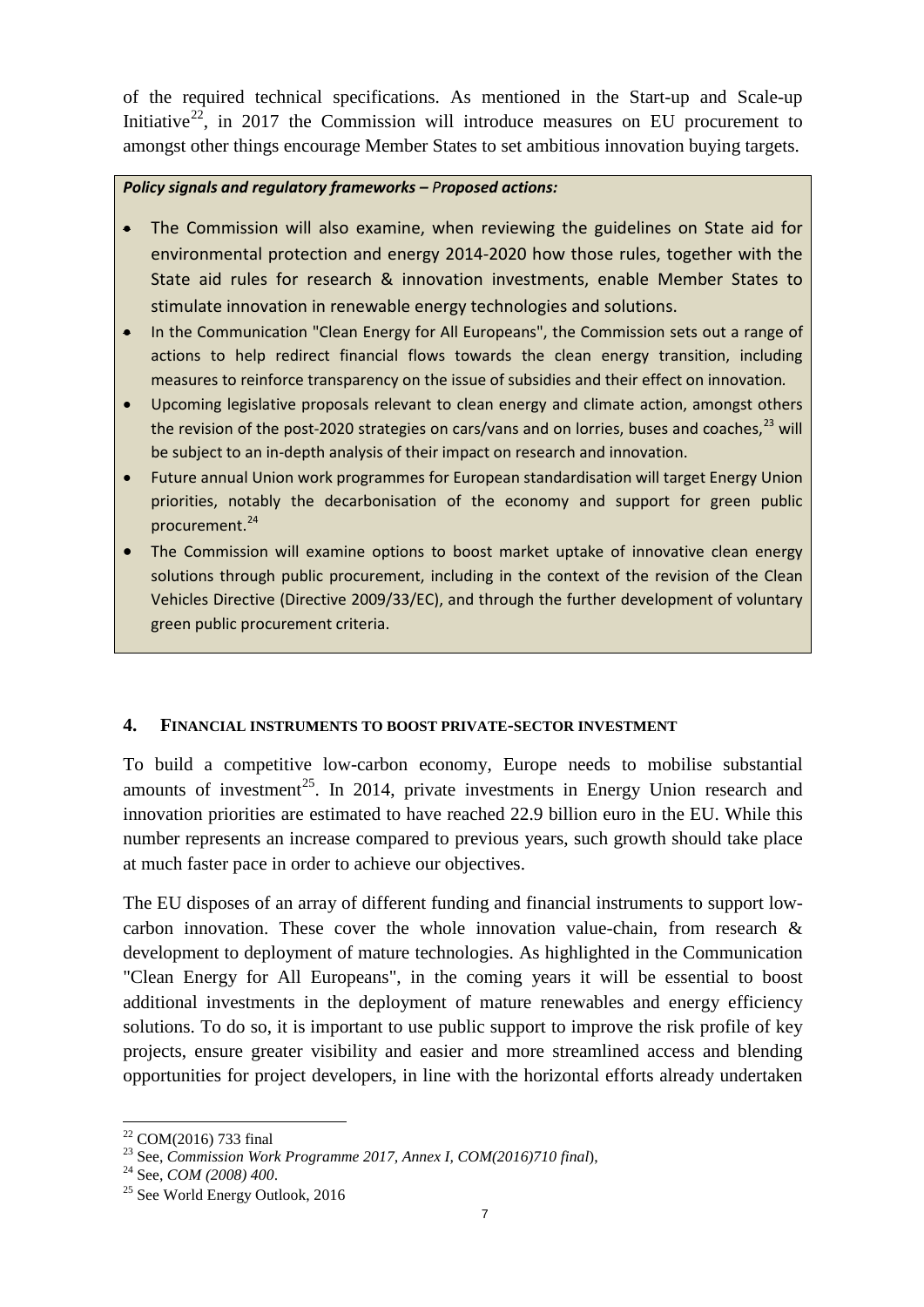in the context of the Investment Plan for Europe. The European Fund for Strategic Investments is the key instrument in this regard: already more than 25% of its current investments in more than 40 projects are leveraging finance in the Energy and Environment and resource efficiency priority sectors, representing an estimated amount of triggered investments of up to EUR 30 billion. Building on the success of the European Fund for Strategic Investments<sup>[26](#page-7-0)</sup> within its first year of operation, the Commission has proposed to extend the duration of the European Fund for Strategic Investments until the end of 2020 and to require that at least 40% of projects in the European Fund for Strategic Investments infrastructure and innovation window should contribute to climate, energy and environment action in line with the COP21 objectives.<sup>[27](#page-7-1)</sup> In addition, financial instruments are also available through the European Structural and Investment Funds. Member States and regions have already planned investments for low-carbon (EUR 6 billion) and for innovation (EUR 5 billion) over the 2014-2020 period.

In order to accelerate clean energy innovation, there is however also a need to go beyond the deployment of matures technologies and use public resources to support breakthrough technologies and address gaps in private financing at earlier stages of the innovation cycle. New investments have to target the critical stage of scaling up low-carbon, energyefficient solutions, taking them from the demonstration stage to the market. This stage typically requires high levels of investment but the remaining uncertainties regarding cost, performance and market integration create too high a risk for private-sector investors.

First-of-a-kind, commercial-scale demonstration projects present a particularly high risk for private sectors. To address these types of projects, the European Commission, together with the European Investment Bank (EIB) last year launched the Energy Demonstration Projects<sup>[28](#page-7-2)</sup> facility as part of Horizon 2020 InnovFin. The Energy Demonstration Projects is generating strong interest for loans or loan guarantees to first-of-a-kind low-carbon technologies in renewables and fuel cells and hydrogen.

The Commission seeks to leverage EU public funds through mobilising private investments. The Commission proposal on the revision of the EU Emission Trading System is putting forward an Innovation Fund as a successor to current NER 300 facility. Swift implementation of the Innovation Fund should support investments into highly innovative low-carbon technologies for energy-intensive industries, as well as for renewable energy and Carbon Capture, Storage and Use. All these efforts will require strong linkages with other EU instruments, particularly InnovFin Energy Demonstration Project, the European Fund for Strategic Investment and the European Structural and Investment Funds. The future Emission Trading System Innovation Fund should support investments in low-carbon innovation in renewable energy; carbon capture, storage and use; and in energy-intensive industry. The Commission also has proposed enabling the start of the Innovation Fund before 2021.

<span id="page-7-0"></span> $26$  COM(2014) 903 on the Investment Plan for Europe.

<span id="page-7-1"></span><sup>27</sup> [COM\(2016\) 581 final](http://eur-lex.europa.eu/legal-content/EN/TXT/PDF/?uri=CELEX:52016DC0581&from=EN)

<span id="page-7-2"></span> $^{28}$  Regarding The Energy Demonstration Projects, see<http://www.eib.org/products/blending/innovfin/>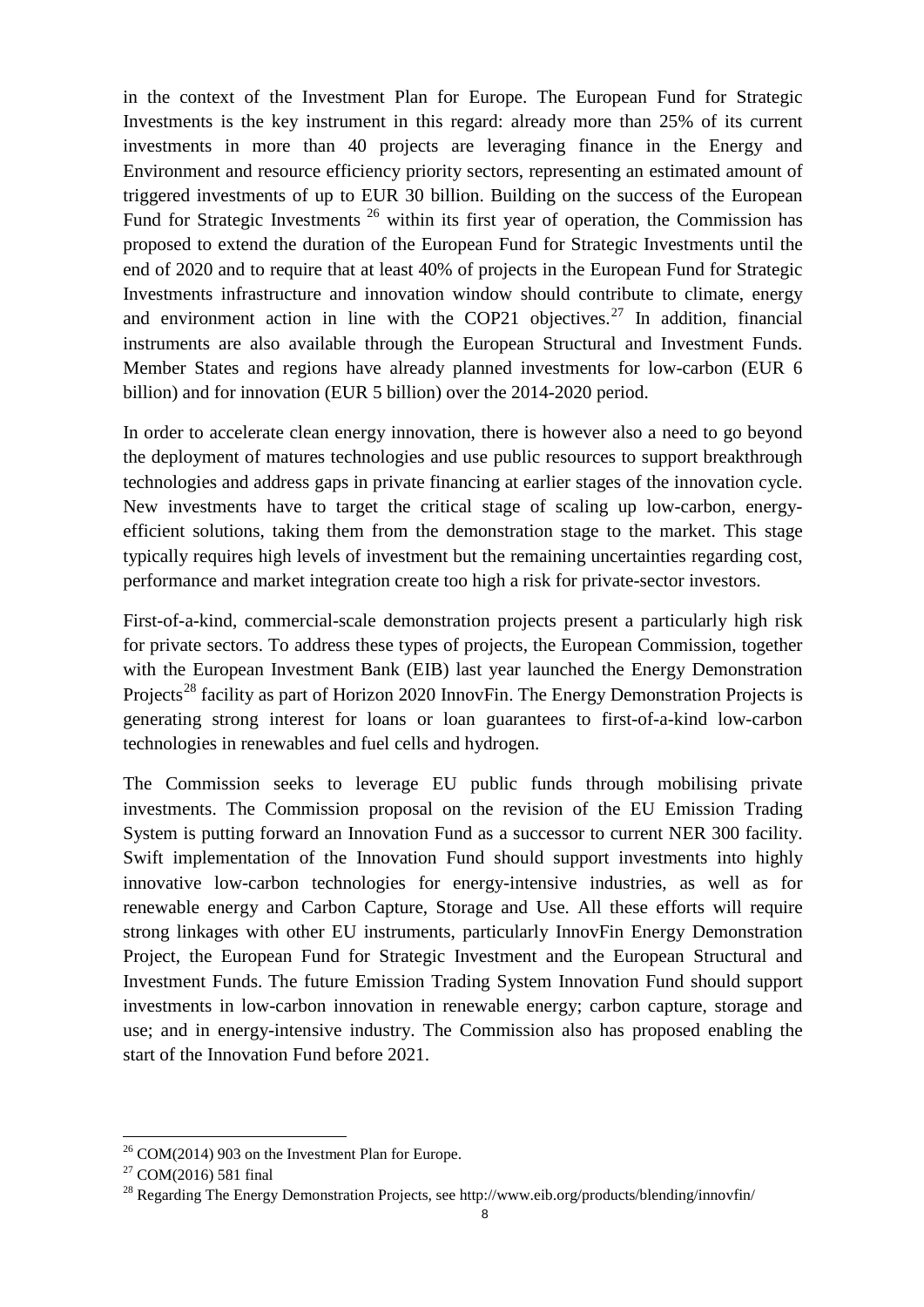The Commission and the European Investment Bank will set up a Cleaner Transport Facility to support the deployment of alternative energy transport solutions. EIB financial products and advisory services will be made available to public and private entities. Projects may also be eligible for the Connecting Europe Facility or the European Fund for Strategic Investment guarantee.

To achieve scale and maximise impact from European Fund for Strategic Investment and other financial instruments, there needs to be a strong pipeline of innovative projects that reach investment and market readiness. In the framework of the European Fund for Strategic Investment the Commission has developed the European Investment Project Portal<sup>[29](#page-8-0)</sup> that aims to build a bridge between the EU project promoters and investors worldwide. The Portal offers visibility to the project promoters seeking potential investors, and access to a transparent pipeline of viable projects within the European Union and an easy access to the project developers and promoters to investors.

In addition, research Public-Private Partnerships such as the Joint Technology Initiatives on Fuel Cells and Hydrogen, CleanSky, the Single European Sky Air Traffic Management Research, Shift2Rail, and the BioBased Initiative, as well as contractual Public-Private Partnerships, e.g. Green Vehicles and Sustainable Process Industry through Resource and Energy Efficiency, represent an important source of new investment, resulting from Research & Development co-financed with industry, and provide a project pipeline. Another key source of new clean energy investments and subsequent project proposals that are ready for EU financing will come from the Knowledge and Innovation Communities, in particular the Knowledge and Innovation Communities-InnoEnergy and the Climate-Knowledge and Innovation Communities. The Knowledge and Innovation Communities are instrumental in connecting European sources of Research & Innovation funding, such as Horizon  $2020$  and the European Structural and Investment Funds<sup>30</sup>, with private partners and bridge regional and local activities to enterprises, start-ups and Small and Medium Enterprises. Their work will be extended to advisory services on access to capital, technical assistance or business models proposals.

*Financial Instruments to boost private investment – Proposed actions*

- The European Commission is working towards at least doubling the budget of the InnovFin Energy Demonstration Projects scheme, as well as expanding its scope, using funds channelled from different sources including Horizon 2020, the European Fund for Strategic Investment and other instruments. Synergies with other instruments are being developed, aiming for a one-stop advisory facility to orient potential investors and developers among the different instruments available.
- The Commission and the European Investment Bank will set up a Cleaner Transport Facility to support the deployment of alternative energy transport solutions. To build a project pipeline, targeted collaboration initiatives, such as the new deployment initiative for clean (alternatively fuelled) buses, will be promoted.
- The Commission, through the European Investment Project Portal and other channels, will

<span id="page-8-0"></span> $\overline{\phantom{a}}$ <sup>29</sup> The European Investment Project Portal: [www.ec.europa.eu/eipp](http://www.ec.europa.eu/eipp)

<span id="page-8-1"></span><sup>30</sup> Regulation (EU) No 1303/2013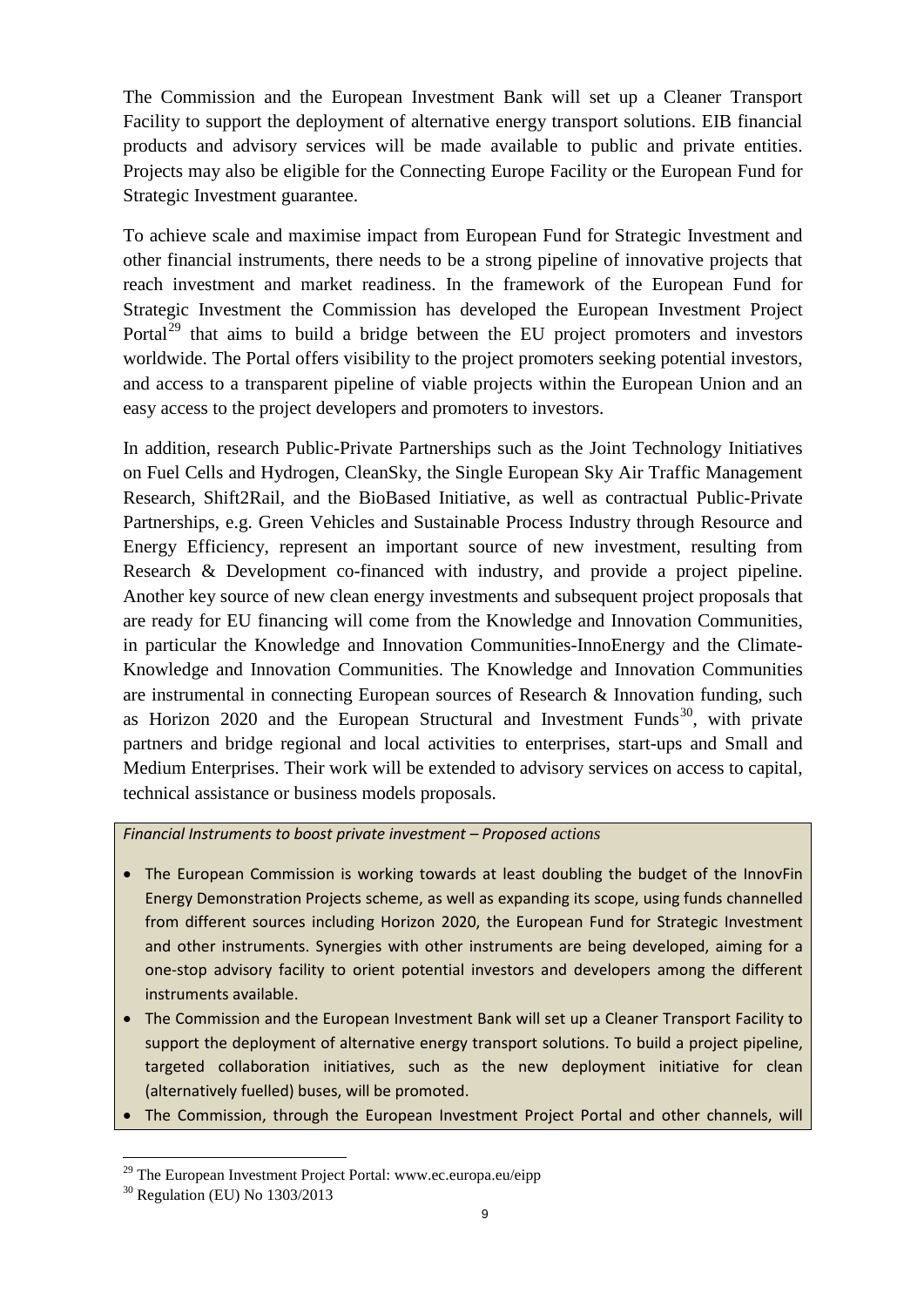bring a pipeline of innovative projects to the attention of investors of the relevant Public Private Partnerships supported under Horizon 2020 and the Knowledge and Innovation Communities InnoEnergy and Climate of the European Institute of Innovation & Technology.

## **5. FUNDING ENERGY SCIENCE AND TECHNOLOGY AND ITS MARKET ADOPTION**

The European Union is one of the global leaders and largest public funders of clean energy research and innovation. Horizon 2020 includes an allocation of 5.7 billion euro for the societal challenge 'secure, clean and efficient energy'. Combined with other areas of Horizon 2020, over  $\epsilon$ 10 billion in energy funding is dedicated to clean energy research and innovation.

This is complemented by significant investments from the European Structural and Investment Funds, including via the smart specialisation strategies.<sup>[31](#page-9-0)</sup> Engaging industry, researchers and public authorities, smart specialisation strategies serve to focus Member States' financial support in potential high-growth areas, such as low-carbon energy.

Building on this success, expanding the frontiers of science and knowledge is a necessary condition for ensuring the quality and impact of future European investments towards the low-carbon economy. This is addressed through various elements of Horizon 2020:

*Fundamental research:* Horizon 2020 will continue to fund ground-breaking fundamental research through the European Research Council<sup>32</sup>which follows a bottom-up approach in the calls for proposals. Since 2007 the European Research Council has awarded 248 grants to research projects in the area of energy, amounting to roughly  $\epsilon$ 500 million of EU funding.

*Market-creating innovation:* As a new measure to be introduced in the remaining period of Horizon 2020, the Commission will consider creating a European Innovation Council<sup>[33](#page-9-2)</sup> to contribute to generating breakthrough innovations that can capture and create new markets. Placing particular emphasis on start-ups and Small and Medium Enterprises, this potential European Innovation Council would complement the proposed Start-up and Scale-up initiative.<sup>[34](#page-9-3)</sup> The aim is to improve the likelihood of capturing, supporting and scaling up the most interesting examples of market-creating disruptive innovations in Europe, in a bottom-up and interdisciplinary manner – including at the intersection of energy, transport and digital technologies. A first set of measures will be introduced in 2017 under Horizon 2020 and the Commission will look to strengthen this approach in future programmes.

*Mission-driven research and innovation:* the Commission will explore new approaches inspired by best practice internationally. This includes approaches that combine a

<span id="page-9-0"></span><sup>&</sup>lt;sup>31</sup> <http://s3platform.jrc.ec.europa.eu/>

<span id="page-9-1"></span><sup>&</sup>lt;sup>32</sup> Regarding the ERC https://erc.europa.eu

<span id="page-9-2"></span><sup>33</sup> Working title

<span id="page-9-3"></span> $34$  See, Communication on Europe's next leaders: the Start-up and Scale-up Initiative, COM(2016) 733 final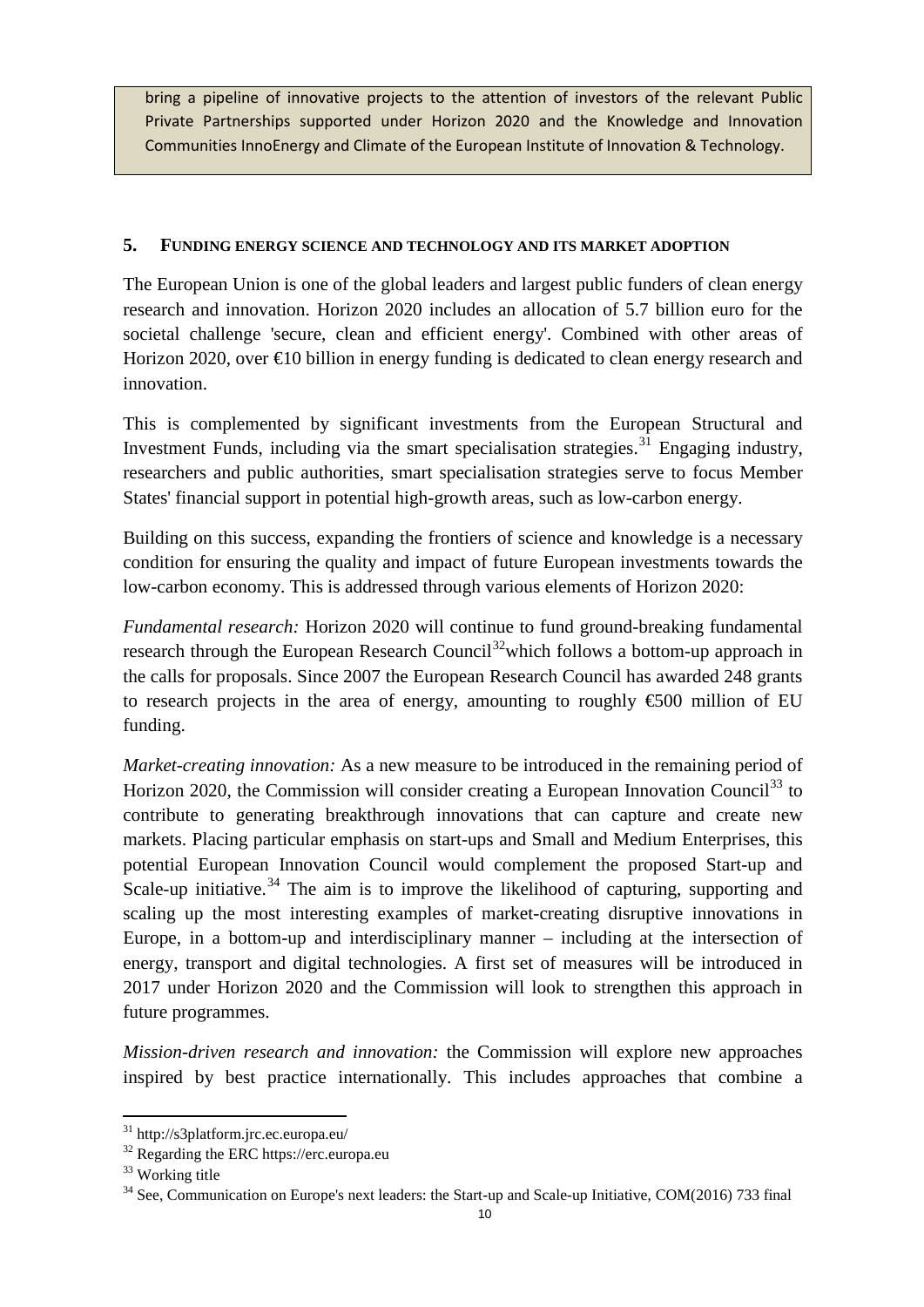directive, mission-driven way of identifying and selecting projects with high potential impact; direct involvement in the day-to-day management of the project and various forms of targeted, tailor-made assistance; as well as powers to restructure or terminate funding if agreed milestones are not reached (exemplified by the United Kingdom's Catapult program or the United States Advanced Research Projects Agency-Energy.

*Inducement prizes:* The Commission will use inducement prizes as a bottom-up instrument to deliver break-through innovations, giving contestants complete freedom to devise the most effective solutions. This builds on experience so far in Horizon 2020 ( $\bigoplus$ .25 million for five on-going clean energy prizes).

In addition to the focus on clean energy research and innovation, delivering this Communication will require to involve other areas:

*Climate research:* Horizon 2020 is supporting research that will feed into the upcoming 2018 Report by the International Panel on Climate Change. This report will present the research findings on the 1.5°C global warming scenario and will undoubtedly bring a sharper focus to the EU's own efforts going forward. In this context, a European Decarbonisation Pathways Initiative, steered by a High-Level Panel, will develop science under Horizon 2020 to help identify feasible and credible pathways compatible with the Paris Agreement.

*Space research:* Horizon 2020 is supporting research to provide Europe with a global capacity to monitor anthropogenic carbon dioxide emissions.

*Transport research*: Horizon 2020 supports the decarbonisation of the transport system, by advancing the energy efficiency of vehicles, electromobility and battery technologies, shifting towards environmentally friendly mobility solutions, and driving digitisation for more efficient transport and mobility. The activities will promote the emergence of new business models and innovation-friendly standards and regulations, in particular in urban areas. R&I action will complement ongoing policy action to support roll-out of mature innovative technologies, such as in zero-emission public transport or intelligent transport systems.

*Social sciences and humanities:* To deepen understanding of behavioural or other socioeconomic conditions related to social acceptance of – or opposition to – climate and energy-related policies, the Commission is putting in place a new energy-research platform. Bringing together energy specialists from the social sciences and humanities as well as more technical fields and reaching out to all regions of Europe, the platform will give a much-needed boost to interdisciplinary and cross-sector work. It will work to better exploit the immense potential for social innovation in the energy field, as well as to overcome existing societal barriers, in view of making suggestions to European policymakers in support of delivering the objectives of the Energy Union.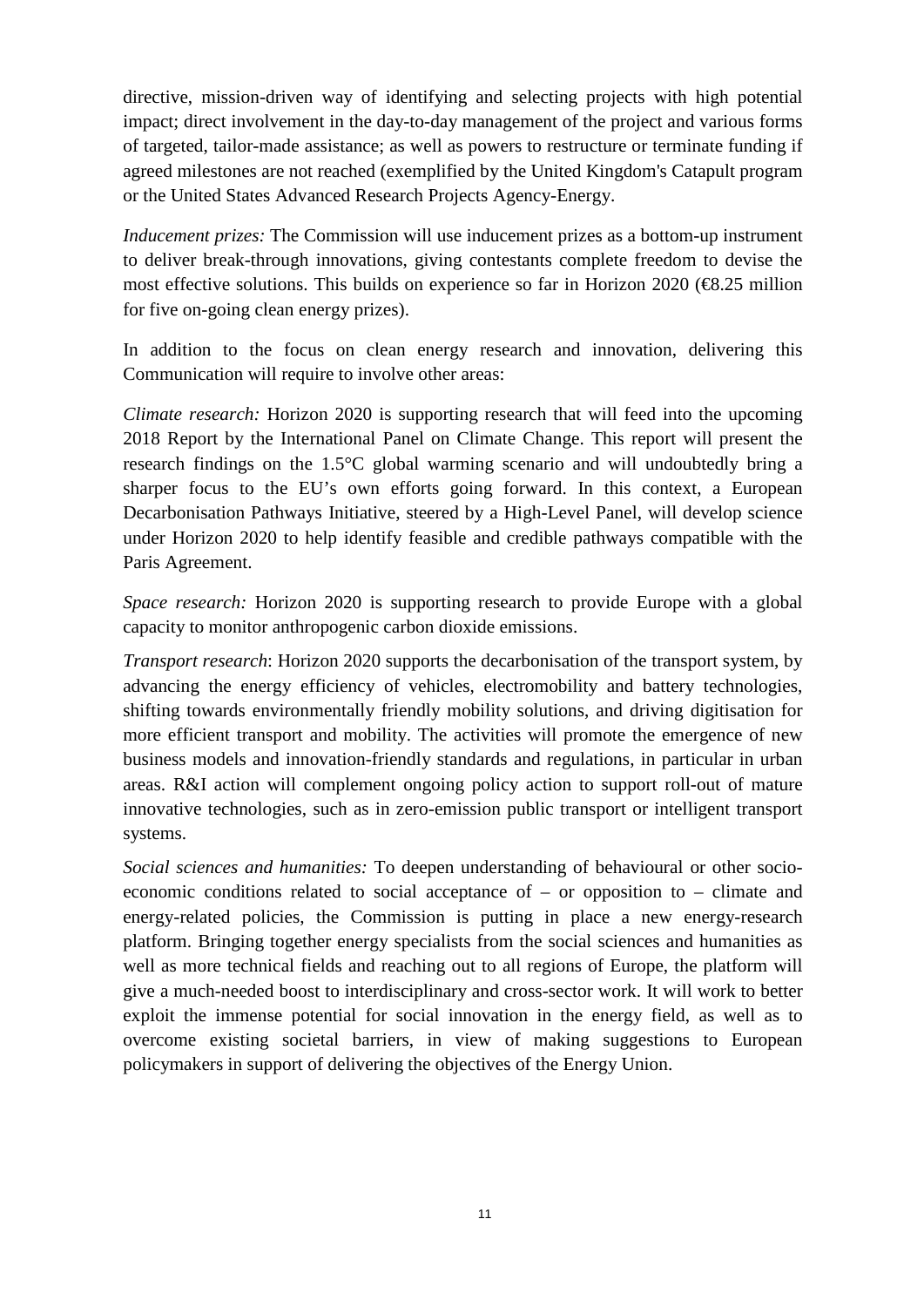#### **Examples of European clean energy innovation projects supported by Horizon 2020:**

1. The InnovFin Energy Demo Project Facility has provided a  $E10$  million loan for a first-of-a-kind full scale demonstration project for the WaveRoller concept of Finnish company AW-Energy. The project aims to bridge the gap between demonstration and commercial deployment of wave energy conversion into electrical power, which shows high global market potential.

2. The European Investment Bank has provided a quasi-equity loan of €20 million under the InnovFin Midcap Growth Finance program to Heliatek from Germany. The company invented and patented a unique technology to produce electricity-generating solar films (Heliafilm®), using organic photovoltaics (OPV) which can be integrated in glass or façade elements, or can be applied to rooftops.

3. The ELIPTIC (Electrification of public transport in cities) project has received € 6 million from Horizon 2020 for exploring ways to electrify urban public transport systems, by optimising the use of existing infrastructure in European cities - making public transport the backbone of electric mobility, thus leading to reduced fossil fuel consumption and improved air quality.

In order for Europe to become a leader in renewables, key bottlenecks that need to be addressed are the integration of renewables into the energy system, as well as developing advanced storage solutions to ensure a stable energy supply for households and industry. Furthermore, to make a major step in implementing the energy-efficiency-first principle, the decarbonisation of the EU's building stock must be tackled, as it is responsible for over 40% of the EU's final energy demand. In addition, the transport system poses enormous potential to cut carbon dioxide emissions, but to do so it requires storage solutions and digital innovation to support transport and smart mobility services.

Strong prioritisation can contribute to creating sustained impact and capitalise on opportunities to lower carbon dioxide emissions, raise industrial competitiveness and exploit export opportunities. This requires a focus on those innovations that enable higher penetration of renewable energy technologies and greater energy savings; have direct relevance to citizens by allowing their participation in the energy transition or by making it more affordable. Building on the progress already achieved under the Integrated Strategic Energy Technology Plan, the Commission intends to focus future funding available under Horizon 2020 more clearly on four interconnected strategic priorities, all relying on digitalisation as key driver:

**1) Decarbonising the EU building stock by 2050: From nearly-zero energy buildings to energy-plus districts:** As pointed out in the Commission's European Buildings Initiative,  $35$  buildings are an essential part of Europe's clean energy transition. While the EU is already a global leader in innovation systems for buildings, research and innovation is this field must remain a top priority in order to further expanding on this leadership in the future. The EU's building stock represents a total floor area of around 25 billion  $m^2$ .<sup>[36](#page-11-1)</sup> Buildings consume 40% of the EU's final energy demand, more than any other sector. But buildings also represent a large energy-savings potential and once renovated and upgraded (ensuring the consideration of embodied energy), they can help to generate extra renewable-sourced power or provide key energy storage capacity.

<span id="page-11-0"></span><sup>35</sup> COM(2016) 860 Annex I

<span id="page-11-1"></span><sup>36</sup> See, *[Europe's buildings under the microscope](http://bpie.eu/wp-content/uploads/2015/10/EU-B-under-the-mic_executive-summary.pdf)* (2011).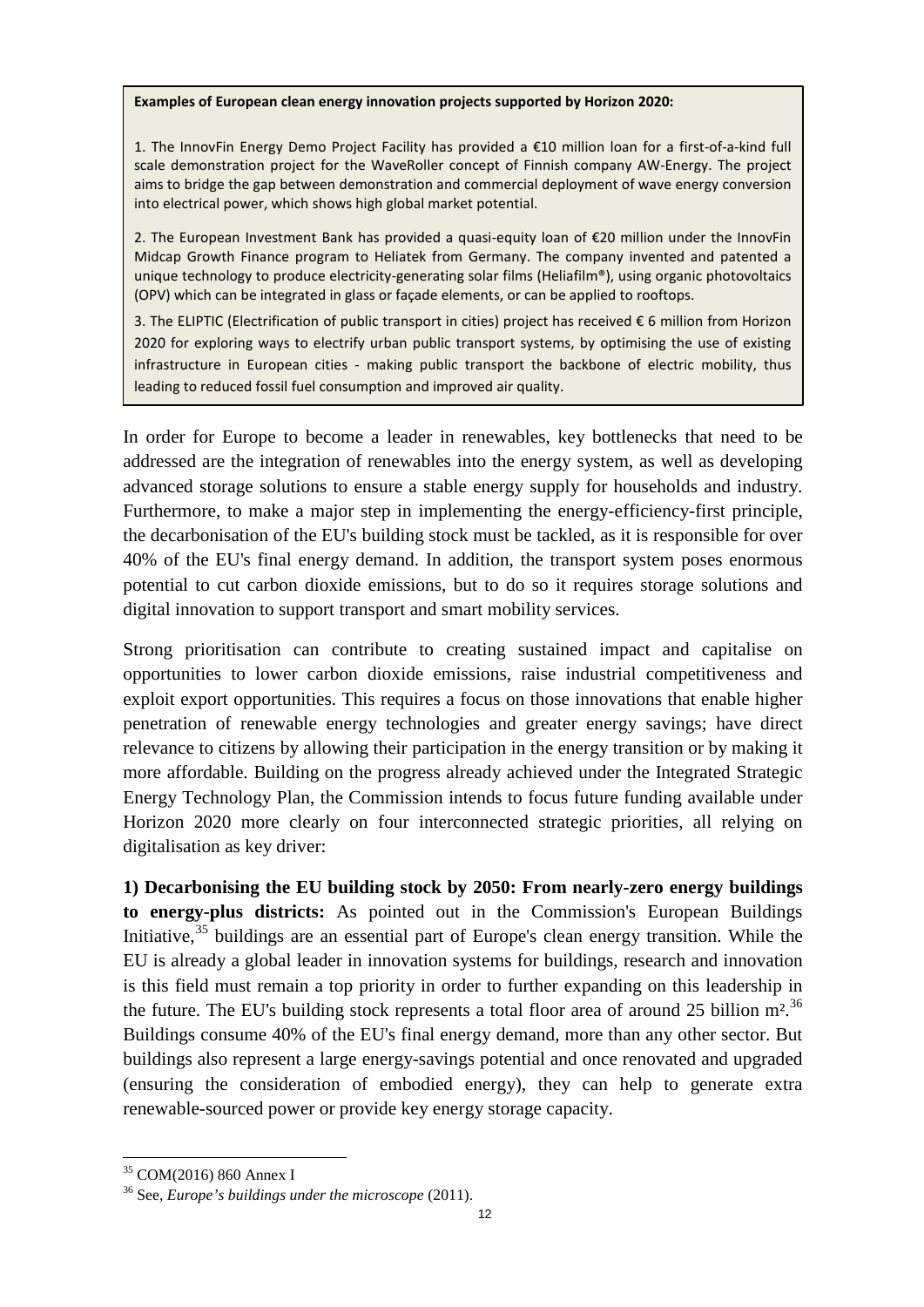**2) Strengthening EU leadership on renewables:** Further system integration and developing the next generation of renewable-energy technologies, including potential game-changers, is required for renewables to become the dominant source of primary energy production and power generation.<sup>[37](#page-12-0)</sup> It is also a prerequisite for the transformation of carbon-intensive sectors, such as transport, where strong incentives to innovate in alternative energy forms (e.g., electricity from renewable sources, advanced biofuels and other synthetic fuels derived from the use of carbon dioxide and other re-used greenhouse gases) are needed. This includes dedicated research and innovation support, in close collaboration with industry, for Europe to maintain its global leadership in renewableenergy technologies.

**3) Developing affordable and integrated energy storage solutions:** To facilitate and enable the transition to a low-carbon energy system (including transport) based largely on renewables, the EU needs to accelerate the full integration of storage devices (chemical, electrochemical, electrical, mechanical and thermal) into the energy system, at domestic, commercial and grid scale. $38$ 

**4) Electro-mobility and a more integrated urban transport system:** Rapid development and deployment of next-generation electric vehicles based on advanced battery designs and new powertrains, an innovative recharging infrastructure and associated business models and services are key elements of the future low-carbon mobility, along with a more integrated urban transport system using new digital technologies and the European Global Navigation Satellite Systems to improve energy efficiency.<sup>[39](#page-12-2)</sup>

The impact of Horizon 2020 in these four interconnected strategic priorities will be further enhanced through synergies with the related investments of the European Structural and Investment Funds.

#### *Funding energy science and technology and its market adoption – Proposed actions*

To reach the goal of making the EU the world leader in clean energy solutions, funding from the EU budget needs to focus on disruptive innovation, incremental innovation and a number of targeted high-impact projects. To implement this ambition:

- The Commission will look at ways to strengthen existing bottom-up approaches to innovation under Horizon 2020 and explore other mechanisms, including a potential European Innovation Council. This will help to better support potentially disruptive technologies, innovations, and business models, including breakthrough innovations for the low-carbon economy which are not foreseen in strategic, mission-driven funding.
- The Commission intends to deploy more than EUR 2 billion from the Horizon 2020 work programme for 2018-2020 to support research and innovation projects in four priority areas: (1) Decarbonising the EU building stock by 2050: from nearly-zero energy buildings to energyplus districts; (2) Strengthening EU leadership on renewables (RES); (3) Developing affordable and integrated energy storage solutions; and (4) Electro-mobility and a more integrated urban

<span id="page-12-1"></span><span id="page-12-0"></span><sup>&</sup>lt;sup>37</sup> See, High RES scenario, in: *Impact Assessment of Roadmap 2050*, SEC(2011) 1565/2, Part ½.<br><sup>38</sup> Current EU support for storage-related R&I is provided mainly as part of the smart-grids activities of the SET Plan and in the context of the Fuel Cells and Hydrogen Joint Undertaking.

<span id="page-12-2"></span><sup>39</sup> See, *Communication on a European Strategy for Low-Emission Mobility,* [COM\(2016\) 501 final.](http://ec.europa.eu/transparency/regdoc/rep/1/2016/EN/1-2016-501-EN-F1-1.PDF)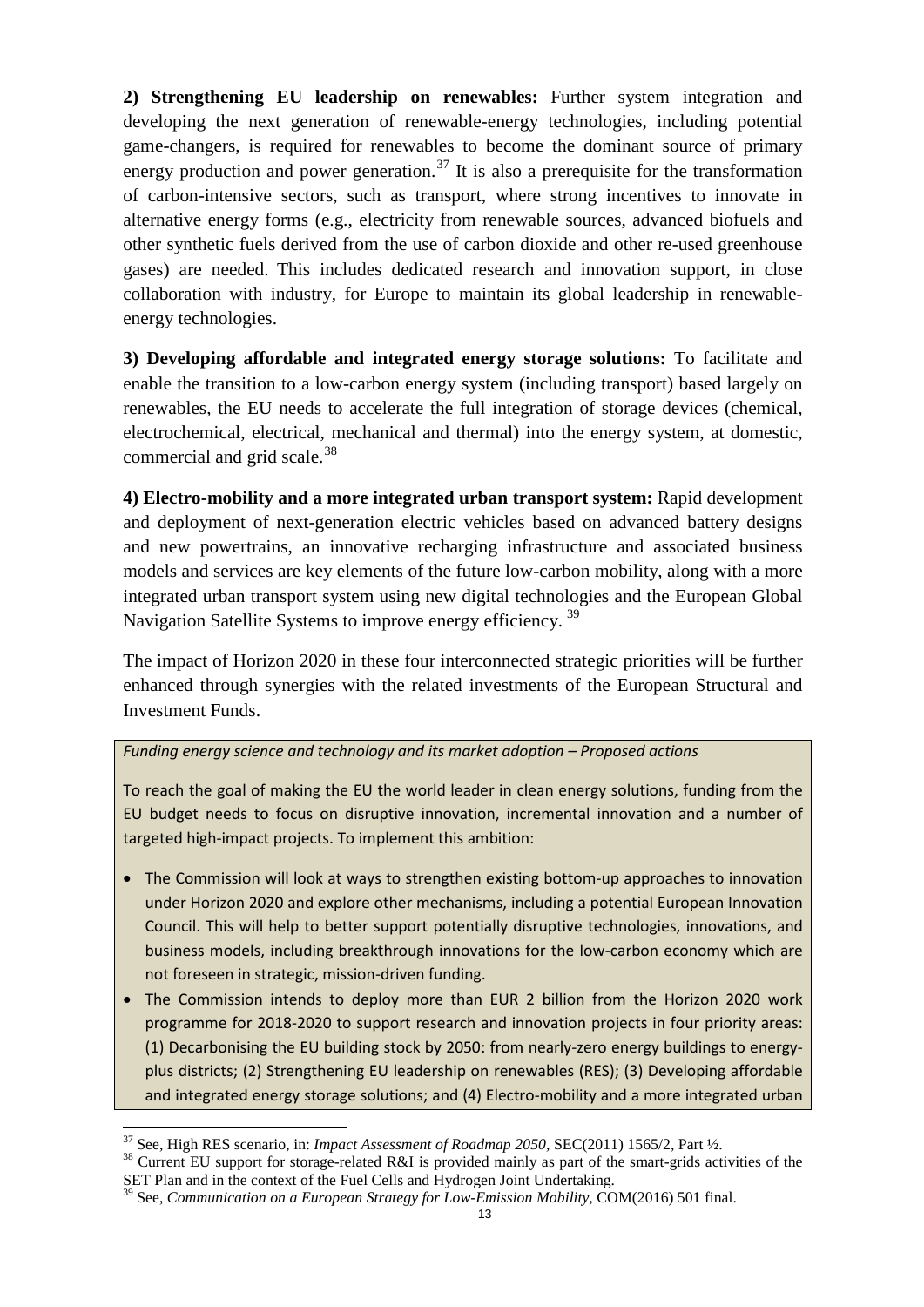transport system. This represents a 35% budget increase in annual terms from 2014-2015 levels in these four areas.

- The Commission will reinforce the support provided from ESIF through the thematic Smart Specialisation Platforms, notably the ones on energy and industrial modernisation, as a springboard for regional innovation and industrial clusters to work on concrete investment projects in areas such as digital and key enabling technologies and energy efficiency. The four priority areas will be further targeted, mobilising public and private stakeholders in synergy with other EU instruments and funding schemes.
- In the context of the existing Horizon 2020 funding instruments and rules, the Commission will set up a pilot scheme combining a directive, mission-driven approach to identifying and selecting projects with high potential impact; direct involvement in the day-to-day management of the project and various forms of targeted, tailor-made assistance; as well as existing powers to restructure or terminate funding if agreed milestones are not reached. The scheme will emphasize quick impacts and market relevance reached.
- The Commission intends to launch a flagship Energy Innovation inducement Prize for EUR 5 to EUR 10 million to reward a breakthrough innovation, for example in one of the following areas: (1) Artificial photosynthesis; (2) Low cost, nearly-zero energy building (NZEB) design and construction; (3) Community-based energy trading scheme; or (4) Social innovation in energy and/or transport at city level.

### **6. LEVERAGING EUROPE'S GLOBAL ROLE**

 $\overline{\phantom{a}}$ 

In line with the Commission's priority to be a stronger global actor, Europe needs to draw greater value from its role as global climate champion and pioneer of low-carbon and energy-efficient solutions, to ensure that it remains at the centre of global value chains, with associated benefits for its manufacturing industry and worldwide exports. Climate finance and the implementation of national commitments are stimuli for global technology cooperation and to create market opportunities for European businesses. The Paris Agreement underlines the role of research and innovation, in particular in cooperation with developing and emerging economies, based on systemic observation.

Growing global energy needs, in particular in emerging markets, present significant export opportunities for European companies to supply low-emission technologies, including, where applicable, 'frugal' innovations that are adapted to local conditions. New strategic partnerships, especially with emerging economies, are needed to drive innovation and create markets.

Close cooperation with international partners is of high strategic value. This has been underlined by the decision of the European Commission in 2016 to join, on behalf of the EU, the Mission Innovation<sup>[40](#page-13-0)</sup> initiative that was launched at COP 21. Currently 22 countries (of which eight are EU Member States) and the EU are members, committed to doubling their public clean energy research funding over five years. Mission Innovation will help reverse the decline in public expenditure for clean energy research, which is still

<span id="page-13-0"></span><sup>&</sup>lt;sup>40</sup> Press release, 3 June 2016, European Union joins Mission Innovation, a global initiative on clean energy: [http://europa.eu/rapid/press-release\\_IP-16-2063\\_it.htm](http://europa.eu/rapid/press-release_IP-16-2063_it.htm)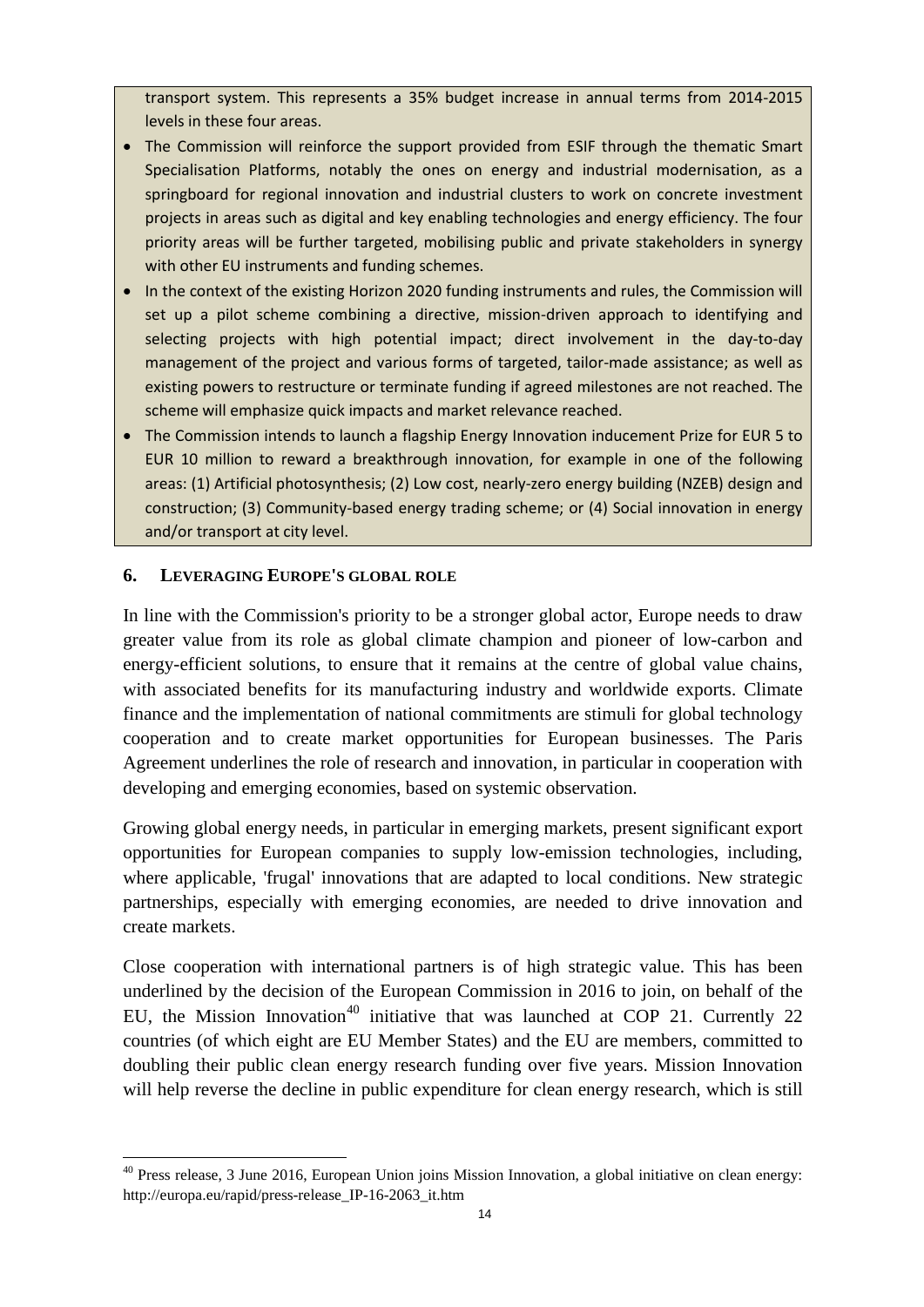below its previous peak<sup>[41](#page-14-0)</sup> and far below the much higher levels needed to attain the goals of the Paris Agreement. Furthermore, it will align the focus of public expenditure with large private investors, for example through interaction with the Breakthrough Energy Coalition<sup>42</sup>. The EU will play a leading role in Mission Innovation and will have a specific focus realising synergies with the Breakthrough Energy Coalition. Mission Innovation members have identified seven Innovation Challenges which are critical to achieving a low-carbon society. The EU will lead the Converting Sunlight Innovation Challenge to create storable solar fuels and the Affordable Heating and Cooling of Buildings Innovation Challenge. It will participate actively in the other Innovation Challenges, in close cooperation with other Mission Innovation members.

Through international outreach, strengthening strategic research partnerships and exchanging knowledge, expertise, technology and qualified personnel with key countries, the European Commission will continue to support developing and emerging countries in their energy transition, thereby contributing to the implementation of the Sustainable Development Goals (notably number 7 "Affordable and clean energy" and number 13 "Climate Action"). In particular, the recently adopted proposal for a European External Investment Plan with its European Fund for Sustainable Development<sup>[43](#page-14-2)</sup>, aims to attract private investment to African countries, which can be of crucial importance in rolling out low-carbon energy infrastructures and supporting innovative energy solutions. These activities will be closely linked to Europe's international climate, trade and development cooperation. Similarly, the EU will use its trade policy instruments and related technical assistance to encourage third countries to adopt climate-neutral solutions.

The European Commission is active on several fronts to help ensure that European research and innovation are 'Open to the World'<sup>44</sup>. Following this approach, Horizon 2020 targets researchers and innovators from developing countries to work side-by-side with Europeans in developing those low-carbon energy technologies and solutions that are best suited to local circumstances. This will boost market opportunities for EU companies and help EU exports, as well as strengthen the capacities of developing countries and harvest the benefits of international scientific collaboration in bringing new technologies to market.

The Enterprise Europe Network, created in 2008 to help small and medium-sized enterprises to make the most of business opportunities in the EU and beyond, should also provide further support for EU business developing innovative clean energy solutions thorough an extended scope.

*Leveraging Europe's global role – Proposed actions:*

l

• The Commission will work with Member States such that the European Union plays a leading

<sup>&</sup>lt;sup>41</sup> [Public energy RD&D spending in IEA member countries,](http://www.iea.org/newsroom/graphics/15-09-22energyrdd.html) OECD/IEA (2015).

<span id="page-14-1"></span><span id="page-14-0"></span> $42$  The Breakthrough Energy Coalition is a group of more than 20 investors from different countries who launched an initiative jointly to Mission Innovation with the aim of investing in the clean energy research <sup>43</sup> See COM/2016/0581

<span id="page-14-3"></span><span id="page-14-2"></span><sup>&</sup>lt;sup>44</sup> See Open innovation, open science, open to the world, 2016, European Commission, ISBN 978-92-79-57346-0.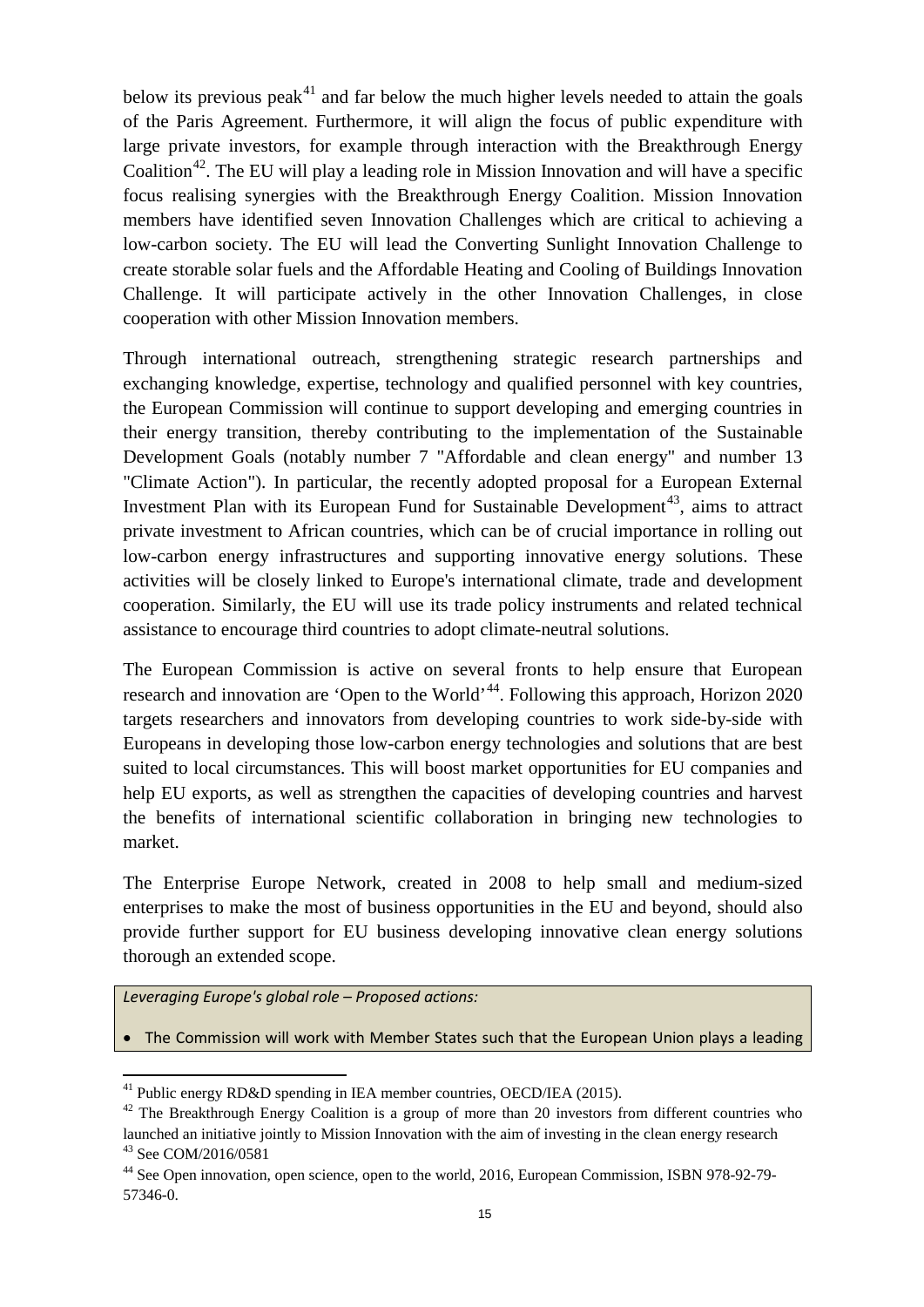role within the global Mission Innovation initiative. It will lead the Converting Sunlight Innovation Challenge to create storable solar fuels and the Affordable Heating and Cooling of Buildings Innovation Challenge, and take an active part in the remaining innovation challenges. The Commission will focus on realizing synergies with the private sector including the Breakthrough Energy Coalition.

- The Commission will work with Member States to launch one or two joint deployment programmes in developing countries in the areas of energy efficiency and renewables, with a focus on Africa as a privileged partner in view of the EU-Africa summit in 2017. Such programmes will couple research and innovation with capacity building in the host country as both components are indispensable elements for reaching success on the ground. The EU financial contribution will consist of contributions originating from Horizon 2020 and/or Development cooperation programmes as appropriate. The initiative will be complemented by technical assistance where needed.
- The Enterprise Europe Network will be extended to additional third-country markets to facilitate business cooperation, technology transfer, knowledge transfer and research project cooperation for Small and Medium Enterprises, with the environment, renewable energy and sustainable construction as the most important sectors.

#### **7. KEY ACTORS IN THE ENERGY TRANSITION**

To create sustained impact and ensure uptake of the innovative solutions that will be supported by the Commission through this strategy, citizens, cities, regions and Member States all play a crucial role.

Citizens are central to the successful uptake of low-carbon innovative solutions, from smart meters in their homes to large-scale wind farms. Finding new and better ways to involve Europe's citizens in the low-carbon transition and to give voice to existing high levels of popular support is of critical importance. More involved citizens take greater responsibility for their own and the EU's energy security, and they help devise novel and original business models.

Regions and urban areas are most suitable for testing and implementing integrated innovative solutions in direct connection to citizens. Building on the specific support to regions and cities of the EU's regional policy, the Urban Agenda for the EU and now following Habitat III the global New Urban Agenda, the Global Covenant of Mayors, <sup>[45](#page-15-0)</sup> the European Innovation Partnership on Smart Cities and Communities, and the CIVITAS network<sup>[46](#page-15-1)</sup>, Europe's cities, towns and regions have been instrumental in promoting ownership of the energy transition and in pushing climate and energy-related innovation from below. In addition, networks of neighbourhoods, cities and regions can help to share best practices and pool resources and investments. In this respect the support provided through the smart specialisation platforms and Horizon 2020 for smart and sustainable cities, needs to be expanded to incorporate inclusive city aspects to further develop the results achieved. Initiatives such as the Horizon 2020 Smart and Sustainable Cities focus

<span id="page-15-0"></span><sup>&</sup>lt;sup>45</sup> See, [http://www.covenantofmayors.eu/index\\_en.html.](http://www.covenantofmayors.eu/index_en.html)

<span id="page-15-1"></span><sup>&</sup>lt;sup>46</sup> CIVITAS is designed as a programme that allows cities to learn from each other and facilitate exchange of ideas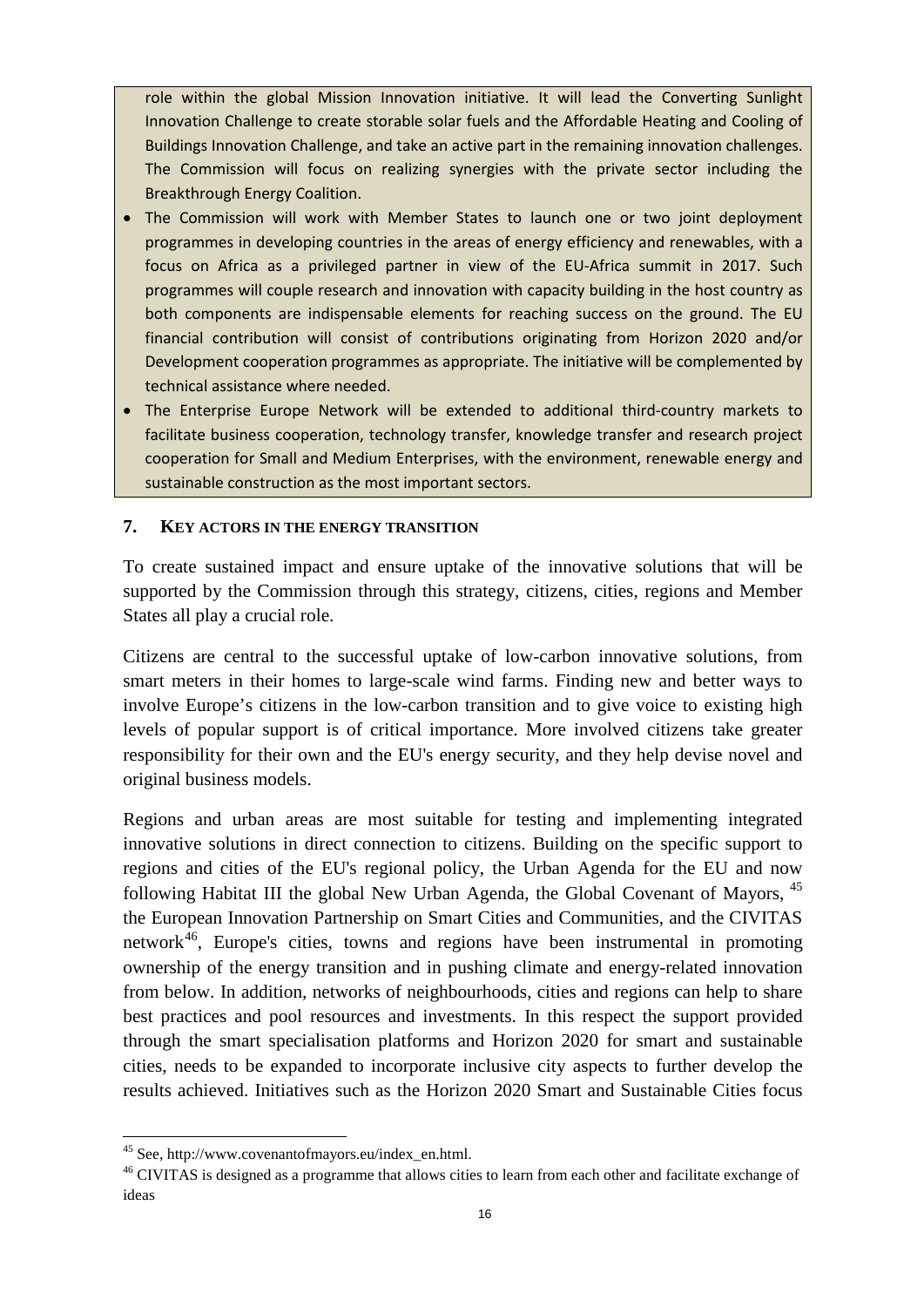area, the Joint Programming Initiative Urban Europe and the Urban Innovative Actions, <sup>[47](#page-16-0)</sup> as well as the European Innovation Partnership for Smart Cities and Communities, should be systemically streamlined and scaled-up in order to stimulate the further development and uptake of low-carbon, energy-efficient solutions across all sectors of urban society. Better measurement and sharing of data, as well as the development of more interoperable systems and associated data security and privacy guarantees, is critical for this to take place.

Through their established innovation-linked urban eco-systems ('smart cities'), investment platforms to aggregate small-scale energy-efficiency or renewable-energy projects, and work towards more eco-friendly urban transport solutions cities are indispensable to support the uptake of clean energy innovations that are promoted through the actions of this Communication.

In addition to cities and regions, Member States are crucial in advancing the energy transition. Various mechanisms exist to coordinate the EU's energy-related research and innovation activities with those of its Member States, or to better align public-sector support with that provided by the private sector. Yet, there is room for more efficiency and for realising greater synergies.

The Strategic Energy Technology Plan, which includes 28 Member States and four associated countries, as well as industrial and academic stakeholders, is a core part of the governance structure of the Energy Union. Coordinating their respective activities and creating greater synergies, the Strategic Energy Technology Plan has facilitated a doubling of annual total research & development investment in Strategic Energy Technology Plan priority technologies in the past few years. Joint research and innovation targets have been set in ten priority action areas, to further step up coordinated or joint investments, reflecting a growing level of commitment. Analogously, in transport, the Strategic Transport Research and Innovation Agenda is being set up, structured around the development of seven expert roadmaps and a corresponding governance mechanism to support and speed up research, innovation and deployment. Both the Strategic Energy Technology Plan and the Strategic Transport Research and Innovation Agenda will provide important structures for coordination with the actions described in this Communication, supporting their implementation and creating synergies to achieve impact.

<span id="page-16-0"></span> $\overline{\phantom{a}}$ <sup>47</sup> http://www.uia-initiative.eu/